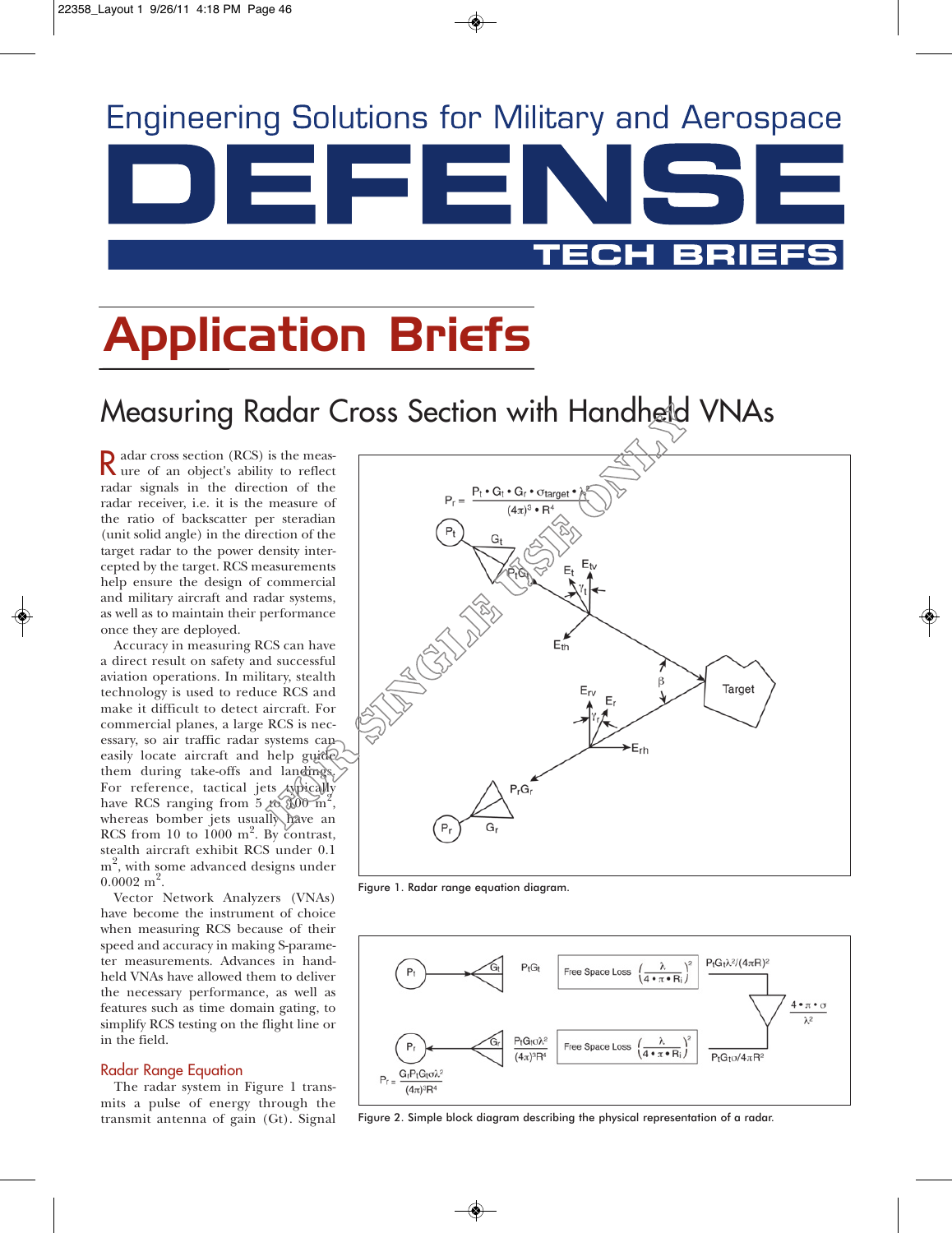### Application Briefs

amplitude at the output of the transmit antenna is reduced by the free space propagation loss. At the target, some of the power (backscatter) is reflected back towards the radar. The ratio of the backscatter power to the incident power is the RCS ( $\sigma$ tgt) of the target. Amplitude is further reduced by the free-space propagation loss. Then, the signal is received by the receive antenna with gain (Gr) and detected in the receiver.

A block diagram describing the physical representation of a radar is shown in Figure 2. The equivalent circuit description of the radar is shown in Figure 3. The transmit and receive antenna gains are represented by amplifiers, as is the RCS of the target.

Resistors are used to represent propagation losses. A VNA system, when used to measure  $S_{21}$ , has the same equivalent circuit description as the radar. It measures the frequency domain response  $S_{21}$  of the system when Port 1 of the VNA is connected to the transmit antenna and Port 2 is connected to the receive antenna.

Although VNAs are most commonly used to provide measurements vs. frequency, the addition of Time Domain Analysis and Time Gating help simulate pulsed radar functionality by removing reflection distances not associated with the target. The 12-term error correction of the VNA will minimize the systematic

errors due to mismatch and leakage, and accurately establish a reference plane.

#### Polarization

The polarization of the electric field vector of the reflected signal can be different than that of the transmitted radar signal. The shape of the target is responsible for the depolarizing characteristics.

To correct for depolarization, full polarization matrix imaging is utilized by measuring both the vertical and horizontal components of the electric field independently. This will require two transmit and two receive polarizations. From the measurements, a polarization matrix is generated



Figure 3. Circuit diagram of the radar depicted in Figure 2.

to describe the effect of the polarization to correct for the depolarization.

#### VNA Measurements

The VNA shown in Figure 4 measures the S-parameters in the frequency domain. The frequency range for the measurements corresponds to the radar frequency band (8.2-12.4 GHz for WR-90 X-band waveguide). The time domain function of the VNA will transform the S-parameter frequency domain measurement to the time domain.

A property of the transform process is the Alias Free Range (AFR). The transform is a circular function and repeats itself periodically outside of its inherent time range, that is  $t =$ 1/(Frequency Step Size). The frequency step size is proportional to the frequency span and inversely proportional to the number of data points.

For example, at X-band using a 4.0 GHz frequency span and 4,001 data points, the AFR is  $4000/4.0$  GHz =  $1000$  nanoseconds corresponding to a 300 meter alias free range. The 300 meter range is the round trip time, thus the target should not be placed more than 150 meters from the VNA.

A typical aircraft RCS measurement configuration using a VNA is shown in Figure 5. The transmit antenna (connected to Port 1 of the VNA) and receive antenna (connected to Port 2 of the VNA) are positioned in the same plane. The measurement target consists of the aircraft, either mounted on a low-reflection pedestal or situated on a flight line.

The operation of a  $S_{21(f)}$  measurement for the VNA is shown to be the

> equivalent to radar when configured as shown. The coaxial cable output of Port 1 is connected to the coax to rectangular waveguide transition. The output of Port 2 is connected to the output of the receive waveguide antenna.

> Both antennas are located as close as possible, in either the vertical or horizontal plane. To develop the polarization matrix, both transmit and receive antenna should be capable of 90° rotation. The target should be located at a distance less than AFR/2 but far enough from the antenna to insure that the entire target is within the beam of the antennas.

#### RCS Measurement

A full 12-term calibration Figure 4. Vector Network Analyzer is performed at the output